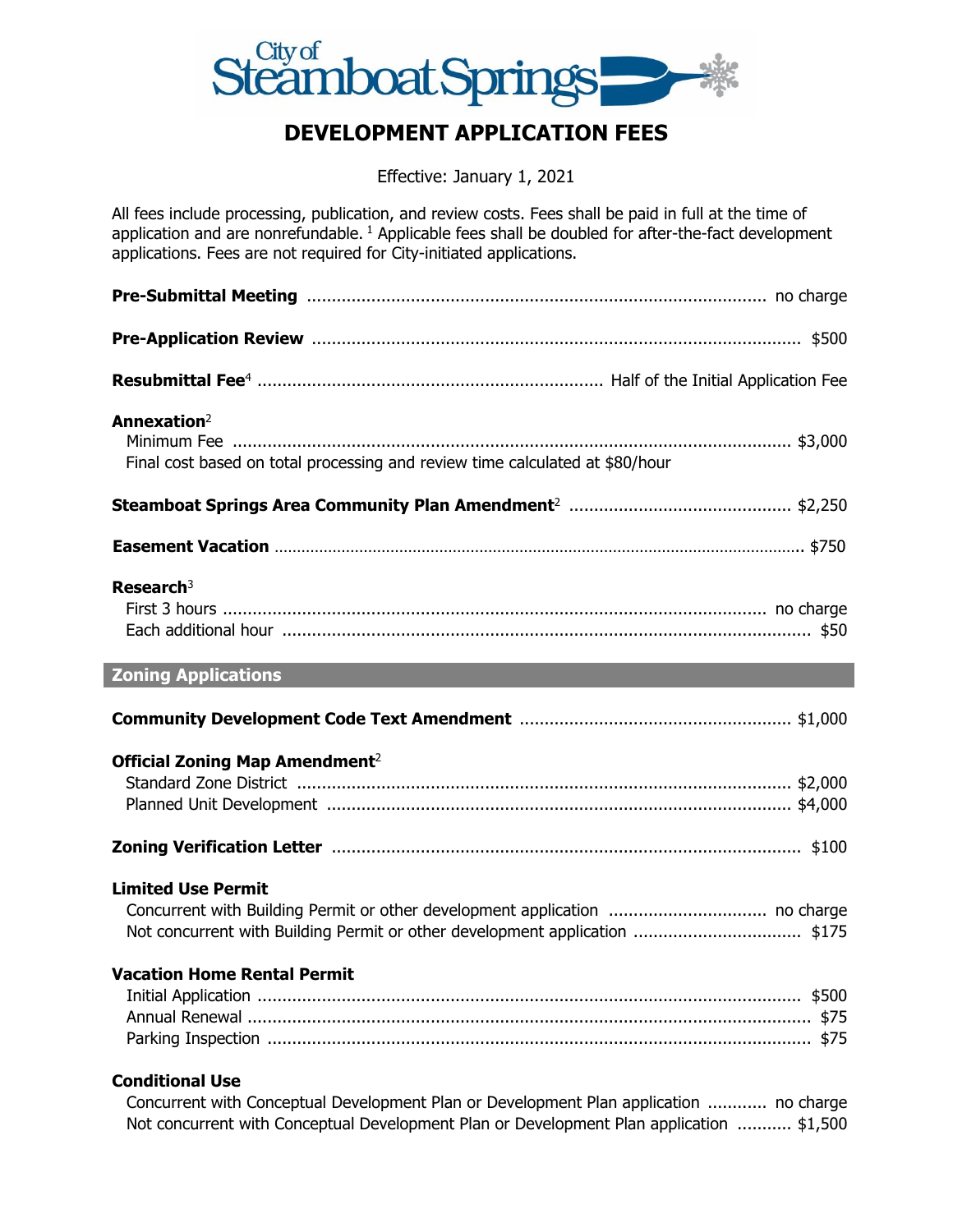# **Development Application Fees**

Effective: January 1, 2021

| <b>Development Applications</b>                                                     |
|-------------------------------------------------------------------------------------|
| <b>Conceptual Development Plan</b>                                                  |
| Each 1,000 square feet of gross floor area over 10,000 square feet  additional \$50 |
| Development Plan - Public Hearing                                                   |
| Each 1,000 square feet of gross floor area over 10,000 square feet  additional \$50 |
| Development Plan - Administrative                                                   |
|                                                                                     |
|                                                                                     |
| <b>Civil Construction Plan</b>                                                      |
| Addendum                                                                            |
|                                                                                     |
|                                                                                     |
|                                                                                     |
|                                                                                     |
| <b>Reconsideration of Condition(s) of Approval</b>                                  |
|                                                                                     |
|                                                                                     |
|                                                                                     |
|                                                                                     |
|                                                                                     |
| <b>Signs</b>                                                                        |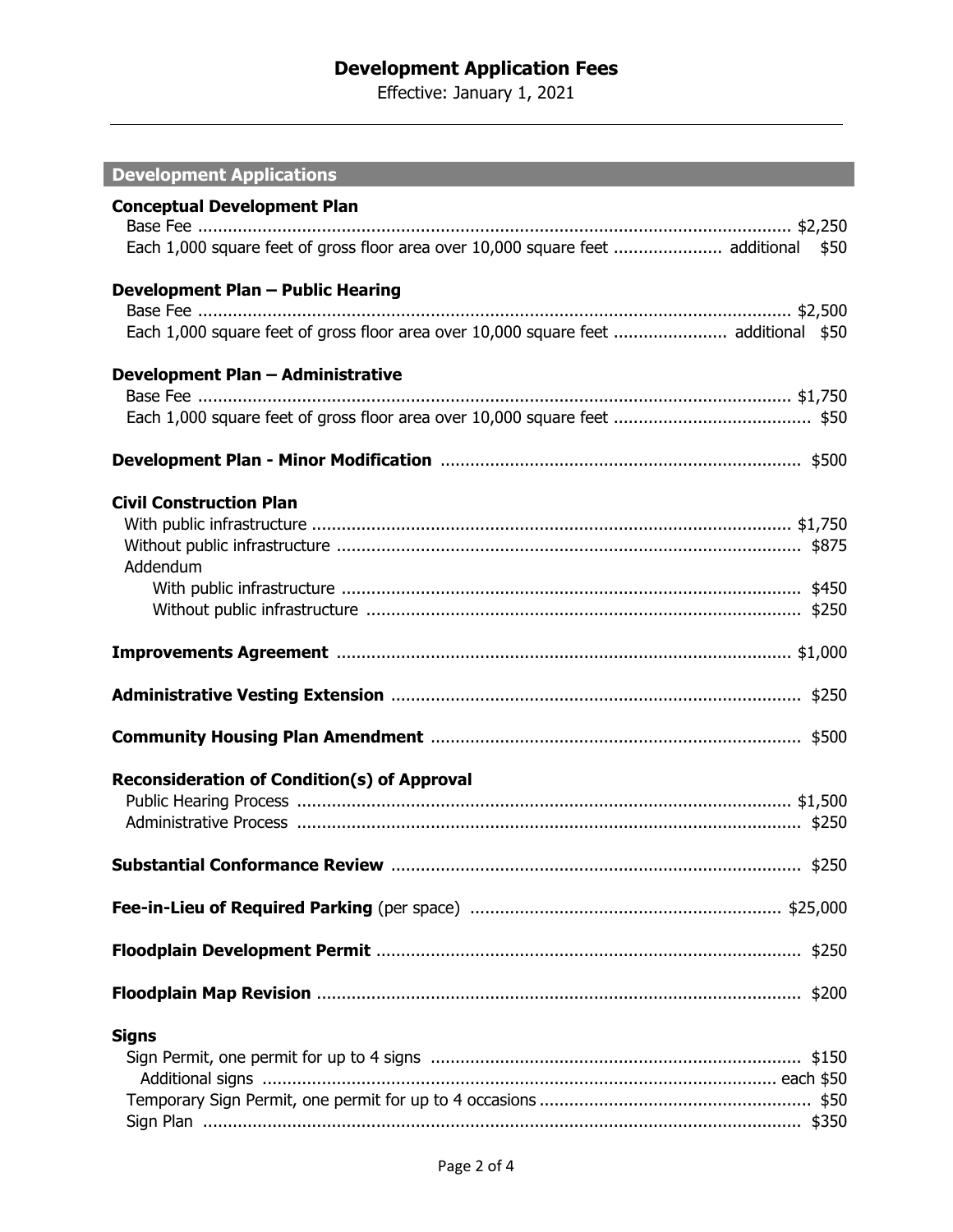## **Development Application Fees**

Effective: January 1, 2021

## **Variance Applications**

|--|--|--|

| <b>Major Adjustment</b> |  |
|-------------------------|--|
|                         |  |
|                         |  |
|                         |  |
|                         |  |
|                         |  |
|                         |  |

# **Subdivision Applications**

### **Preliminary Plat**

### **Final Plat**

| <b>Major Subdivision</b> |  |
|--------------------------|--|
|                          |  |
|                          |  |
|                          |  |
|                          |  |
|                          |  |
| Condominium/Townhome     |  |
|                          |  |
|                          |  |
|                          |  |
|                          |  |
|                          |  |
|                          |  |